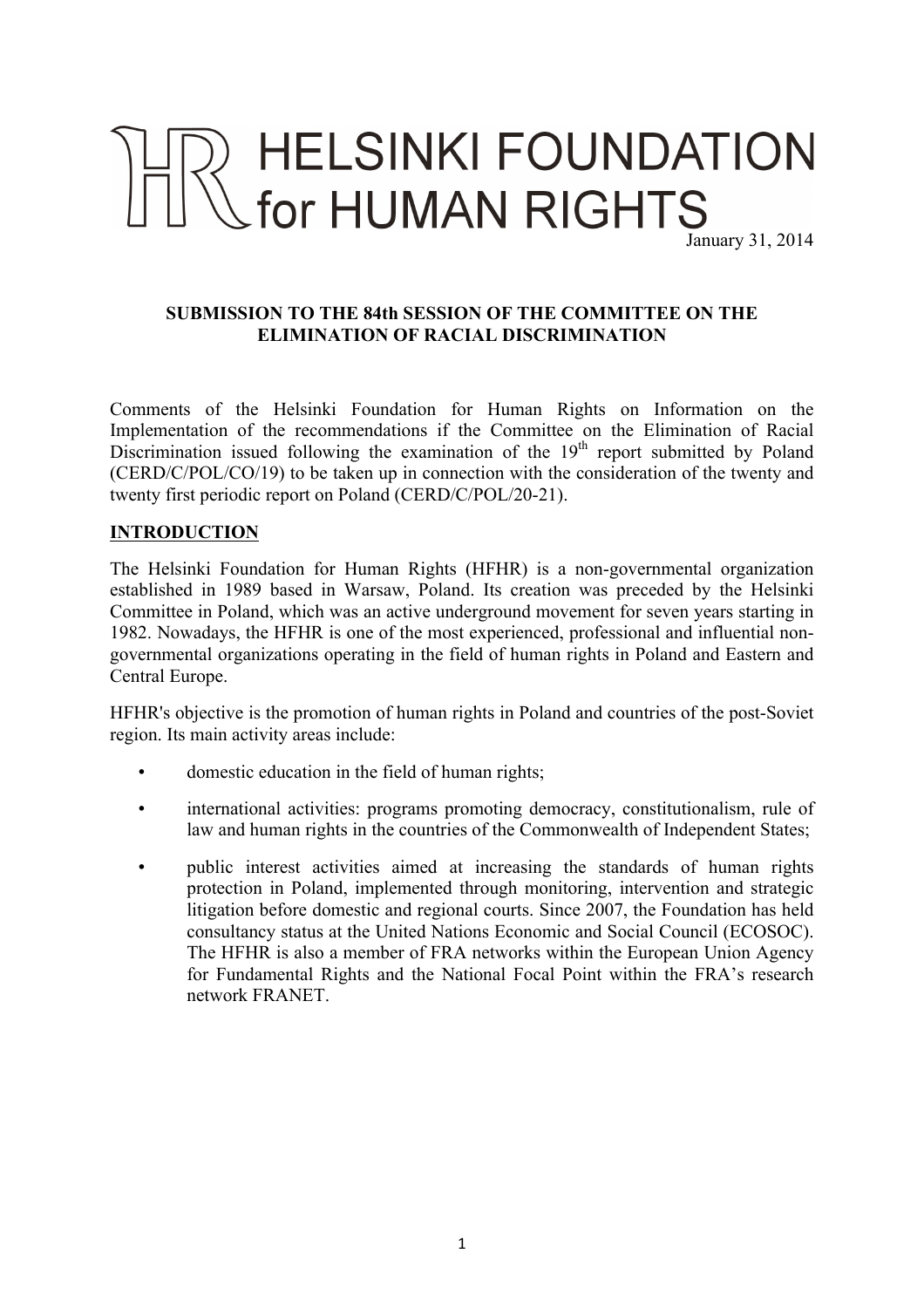The HFHR is submitting written comments to the UN Committee on the Elimination of Racial Discrimination in view of its forthcoming examination on the 84<sup>th</sup> Session during the period from February 3 – 21 2014. In order to provide information on the most recent developments in Poland, the HFHR presents the following comments relating to the content of information provided by the Government of Poland with a division on the following sections:

- 1. Contextual information
- 2. Legal developments in the field of elimination of racial discrimination
	- 2.1. New Act on Foreigners
		- 2.2. Changes in the Criminal Code
- 3. Institutional developments in the field of elimination of racial discrimination
	- 3.1. Human Rights Defender
	- 3.2. Council for the Prevention of Racial Discrimination, Xenophobia and Related Intolerance
- 4. Main issues aroused during the reporting period
	- 4.1. Racial discrimination
	- 4.2. Situation of Roma
	- 4.3. Hate crimes
		- 4.3.1. Hate speech in the internet
		- 4.3.2. Victims of hate crimes and support system for victims of crimes
	- 4.4. The developments in the field of enhancing the far-rights movements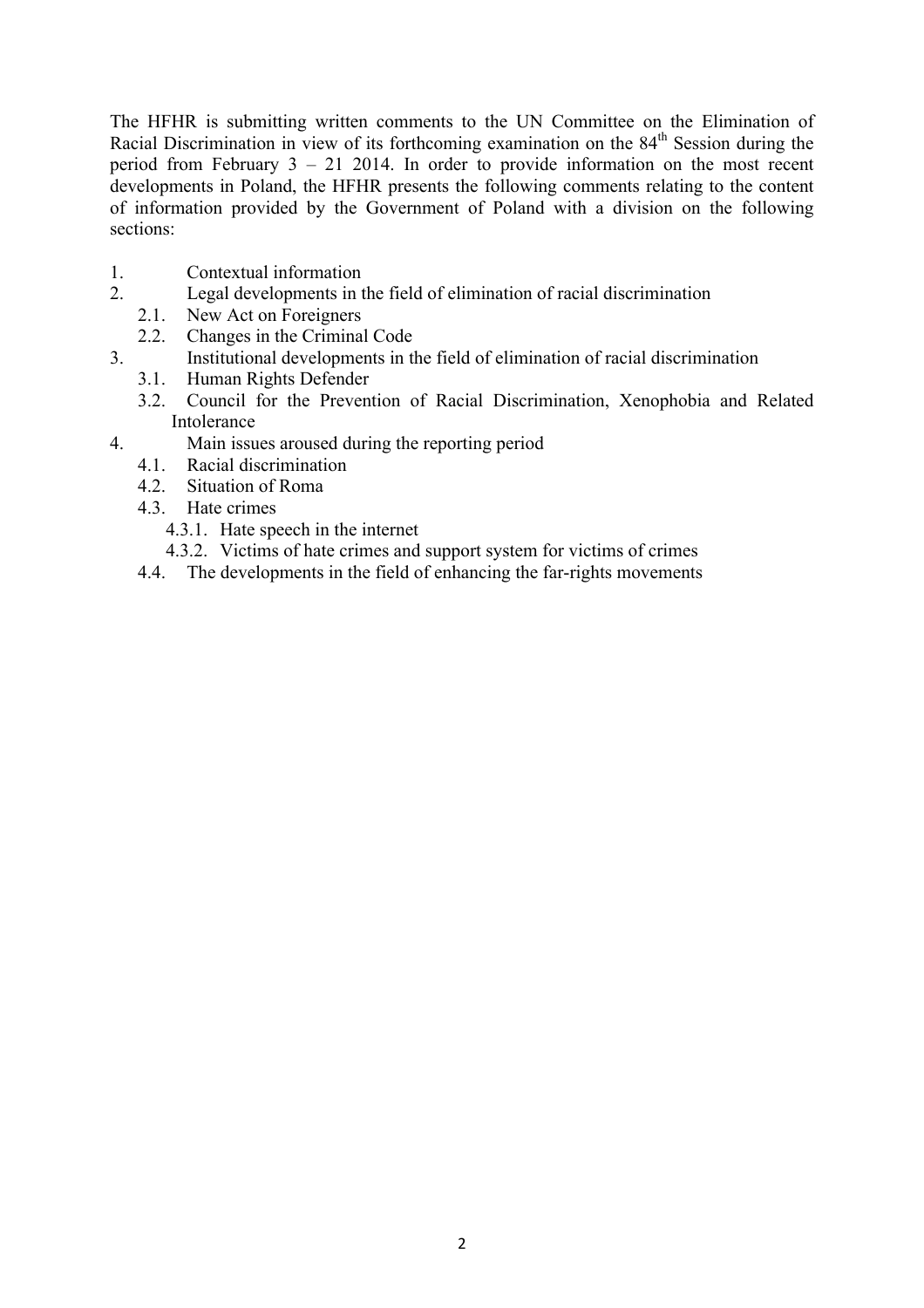#### **1. Contextual information**

Numerous studies conducted by independent academic centres and/or non-governmental organisations show that the phenomena of racial discrimination remains a visible and serious problem in Poland.

In 2010, Poland was classified as  $24<sup>th</sup>$  out of 31 countries on the Migrant Integration Policy Index (MIPEX). Despite certain recent improvements, Poland still does not offer its residents fully effective protection against discrimination and it is, in fact, well below the European average.<sup>1</sup> Furthermore, polls suggest that racial prejudice and stereotypes are strongly rooted in the Polish society. The annual research conducted by the Centre of Public Opinion Research for the last four years shows that four national and ethnic groups (Roma, Romanian, Russian, Arabs) are most frequently indicated as least-liked groups.<sup>2</sup> What is more, the recent poll shows that two-thirds of Poles thinks that Poland should not encourage migrants from Africa, Asia or Eastern Europe to come.<sup>3</sup>

Moreover, numerous research conducted by non-governmental organisations, e.g. Association of Legal Intervention, Institute of Public Affairs, Foundation of Development Without Borders, Local Knowledge Foundation and Helsinki Foundation for Human Rights shows that there are still many unsolved problems when it comes to racial discrimination in Poland (the main findings of the research will be elaborated further). Among the most crucial problems related to the phenomena of racial discrimination in Poland, there are problems related to the practical use of anti-discrimination law and the rule of equal treatment, inefficient procedures for combating hate crimes, Roma discrimination and significant development of far-right movements.

## **2. Legal developments**

#### **2.1. New Act on Foreigners**

At the end of December 2013 the President signed the new Foreigners Act. The law does not materially change the Polish model of migration policy but several measures proposed by the legislators can be assessed positively. The new Act extends the period of a temporary residence permit from two to three years, introduces a uniform procedure for the obtaining of a residence and work permit, abolishes the 45-day period for applying for a temporary residence permit, and establishes a system of non-custodial measures applied to foreigners who stay in Poland illegally. **Despite that the new Act introduces many significant changes, there are still some problems which are not recognised by this law.** It is likely that the Foreigners Act will have to be soon amended because of the necessity to implement the Convention on Preventing and Combating Violence against Women and Domestic Violence into Polish law.

## **2.2 Changes in the Criminal Code**

<sup>!!!!!!!!!!!!!!!!!!!!!!!!!!!!!!!!!!!!!!!!!!!!!!!!!!!!!!!!!!!!</sup>

<sup>&</sup>lt;sup>1</sup> See more: www.mipex.eu/poland<br> $\frac{1}{2}$  CBOS, *Stosunek Polaków do innych narodów*.

<sup>&</sup>lt;sup>3</sup> Suchecka J., Urzedowska M., Pacewicz P., Polska dla Polaków. Dwie trzecie Polaków nie chce u nas wiecej imigrantów, available at:

wyborcza.pl/1,75478,14839180,Polska dla\_Polakow\_\_Dwie\_trzecie\_Polakow\_nie\_chce.html#ixzz2ru4pjVze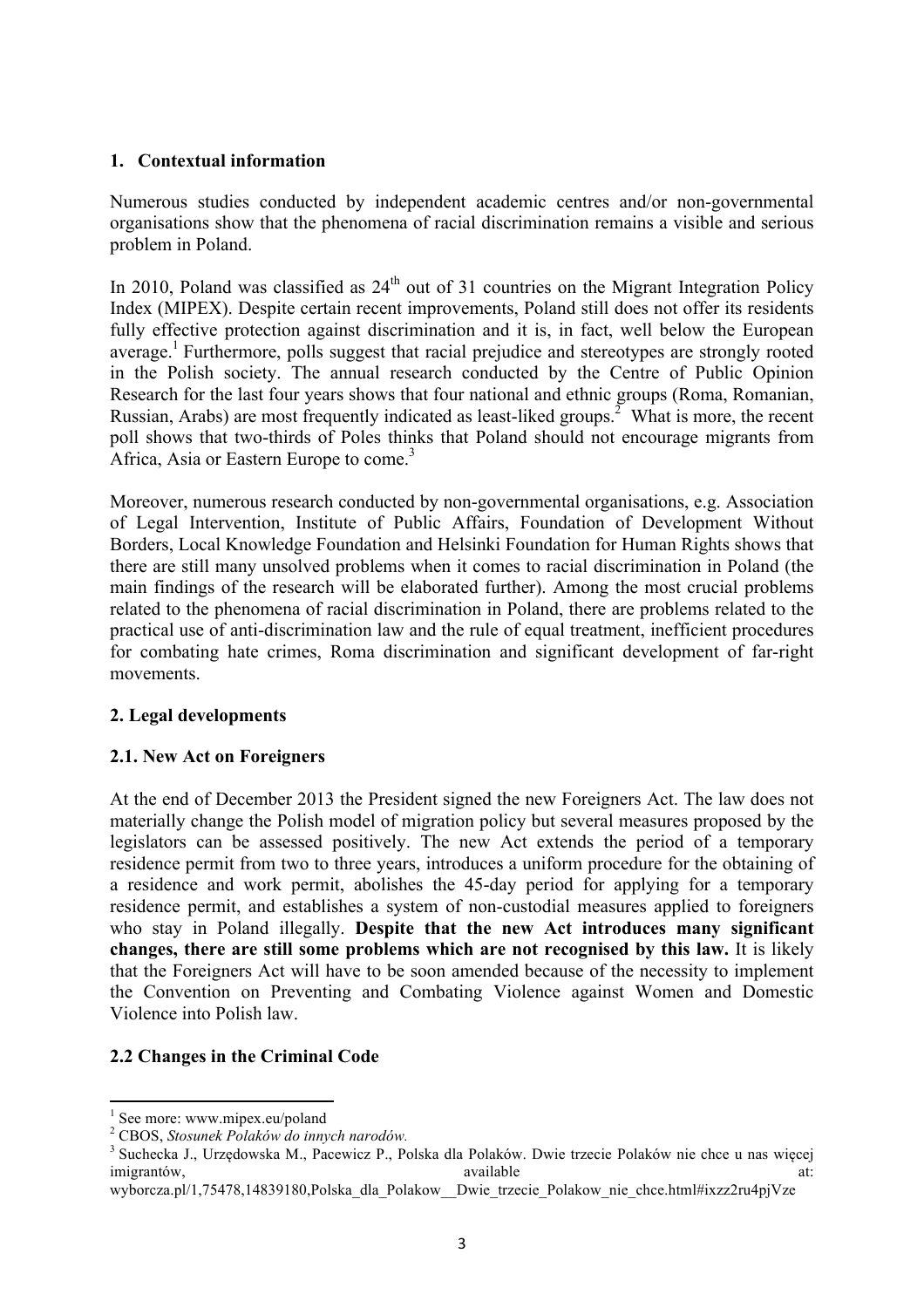In 2010, the Article 256 of the Criminal Code (penalising the incitement to hatred on the grounds of racial, national and ethnic origin and belief or lack of belief, and promoting totalitarian system) was amended. The new law introduced penalisation of producing, selling and transferring products, which are carriers of content which promotes the totalitarian system or incitement to hatred.

Currently, the Sejm is proceeding on three draft acts amending the Criminal Code<sup>4</sup> in the scope of hate crimes, particularly with emphasis on the Article 256 of the Criminal Code. The drafts were submitted to the Sejm in 2012 by the MPs' Club Ruch Palikota, MPs' Club Democratic Left Alliance and MPs' Club Civic Platform. There are significant differences between the drafts in reference to the catalogue of grounds to incitement to hatred.

The draft submitted by the MPs' Club Ruch Palikota postulate that the catalogue of grounds to incite to hatred shall also include the grounds like gender, gender identity, age, disability and sexual orientation. However, since August 2012 when the government presented its opinion on this act, no further developments have taken place in relation to this draft act.

The draft act submitted by the MPs' Club Democratic Left Alliance postulates also widening the catalogue of grounds in purpose to include gender, gender identity, disability, sexual orientation.

In 2013, the developments occurred only in reference to the third draft submitted by the MPs' Club Civic Platform. The draft, which caused serious concerns and was widely criticized, postulates the extension of the catalogue of grounds inciting hatred contained in Article 256 of the Criminal Code to include 'political affiliation, social origin, natural or acquired personal features or convictions'. The grounds of 'natural or acquired personal features' attracted the attention of the National Judiciary Council and the Prosecutor General who submitted their opinions on this draft. Both institutions found these grounds ambiguous. Furthermore, this project raised serious concerns among non-governmental organisations dealing with the monitoring of hate crimes. In December 2012, Helsinki Foundation for Human Rights presented its opinion regarding this project. The Foundation stated that introducing the term 'political affiliation, social origin, natural or acquired personal features or convictions' might have influence on decreasing the level of protection of persons exposed to discrimination.<sup>5</sup>

When it comes to the court's obligation to assess the motivation while deciding on punishment, **point 98 of the report submitted by the Polish government requires some clarifications**. Article 52 § 2 of the Criminal Code states that the court should take into consideration the perpetrator's motivation, however this Article does not explicitly state that it refers to racist motivation. Furthermore, the practice shows that courts deciding in the cases concerning hate crimes focus mainly on the aspect whether some behavior or acting fulfills the provisions of the crimes described in the Criminal Code.

## **3. Institutional developments**

## **3.1. Human Rights Defender**

!!!!!!!!!!!!!!!!!!!!!!!!!!!!!!!!!!!!!!!!!!!!!!!!!!!!!!!!!!!!

In 2011, the Law on the implementation of certain European Union regulations in the area of equal treatment passed in 2010 (further: the Law) entered into force. The Law sets forth the

<sup>&</sup>lt;sup>4</sup> Poland, Criminal Code (*Ustawa z dnia 6 czerwca 1997 Kodeks karny*), 6 June 1997.<br><sup>5</sup> Helsinki Foundation for Human Rights, statment dated on 21 December 2012, available at: http://www.hfhrpol.waw.pl/dyskryminacja/files/skan%20stanowiska.pdf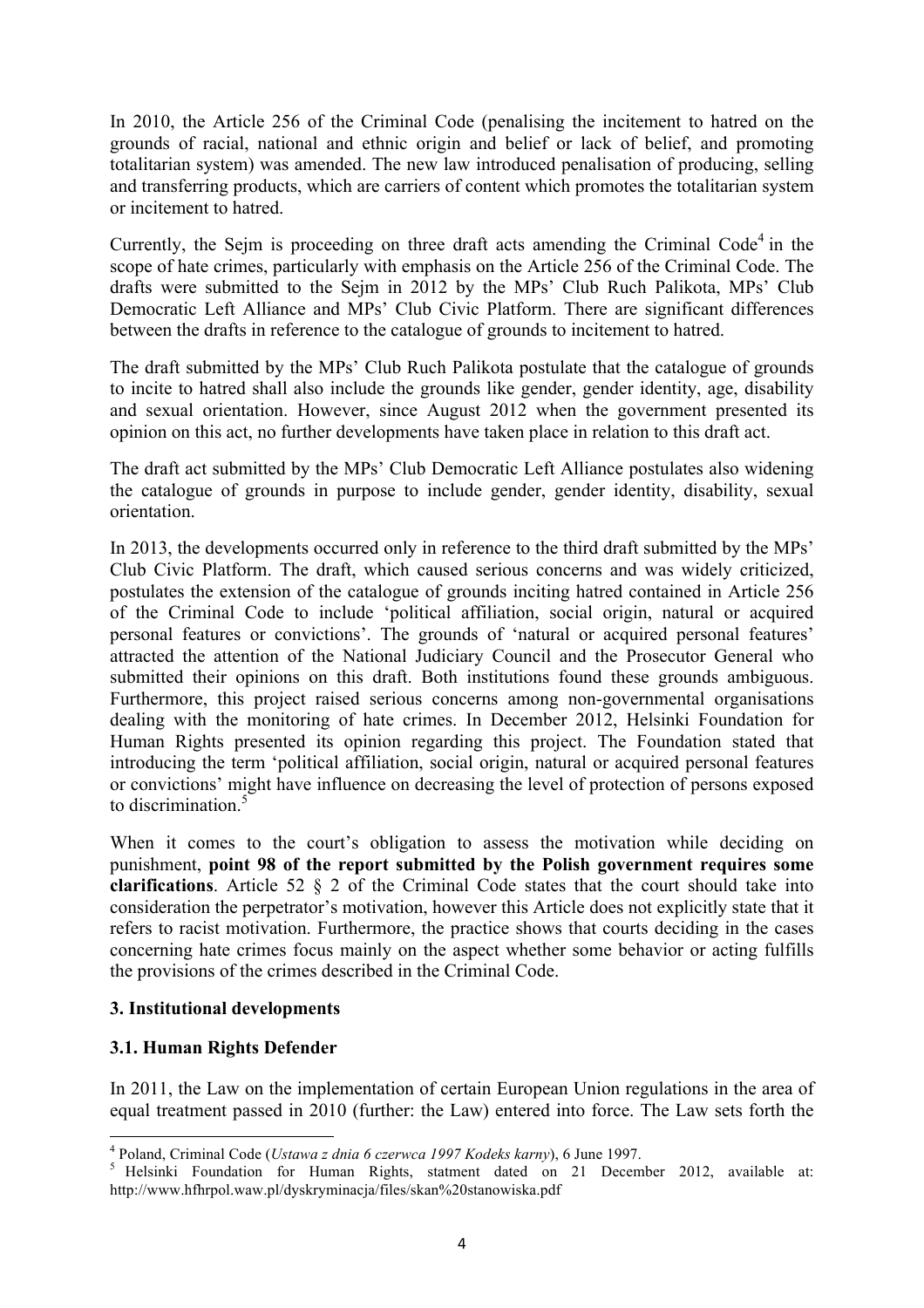areas and methods of preventing violations of the equal treatment principle, among others, on the grounds of race, ethnic origin and nationality. The Law (see point 4.1) vested the implementation of tasks related to enforcement of the equal treatment principle in the Human Rights Defender and the Government Plenipotentiary for Equal Treatment. It is important to note certain practical difficulties related to the appointment of the Human Rights Defender as the equality body which is to "safeguard the principle of equal treatment." The Law provides that the Human Rights Defender should, among others, carry out analysis, monitoring and support of equal treatment, conduct independent research on discrimination, and prepare and publish reports and guidelines on problems related to discrimination. The full implementation of these new tasks could encounter obstacles of both financial and legal nature.

For once, experts point out that the imposition of new tasks was not followed by the attribution of dedicated financial resources. <sup>6</sup> In the 2011 information on the activity of the Human Rights Defender in the area of equal treatment, the Human Rights Defender noted that in the course of legislative works the financial impact analysis of the regulation was not carried out. It was assumed that the costs of new tasks would be covered from the Human Rights Defender's budget. As a result, no additional funds were assigned to the Human Rights Defender in 2011 and the Office did not have sufficient staff and resources at its disposal to implement the new tasks to the fullest degree.<sup>7</sup> In the 2012 annual information, the Human Rights Defender noted that additional resources for the implementation of new tasks were assigned, however the amount is not specified.<sup>8</sup> Given the above, the need to properly endow equality bodies with funds for performance of tasks in the area of equality should constantly be emphasized.

What is more, the legal basis for Human Rights Defender's actions was not adjusted for it to be able to fully react to infringements of the equal treatment principle in relations between individuals.<sup>9</sup> As a rule, the Human Rights Defender intervenes in vertical relations between individuals and bodies, organizations and institutions obliged to abide by and enforce human rights and fundamental freedoms.10 The Human Rights Defender usually engages in cases of systemic importance which concern pressing 'issues' rather than individuals. Pursuant to Article 11 (2) of the Law on the Human Rights Defender (added by the Anti-discrimination Law), in the implementation of the principle of equal treatment between private individuals, the Defender can undertake one kind of actions, namely it can "limit itself to pointing the measures available to the applicant." It seems justified to express concerns that safeguarding the principle of equal treatment in relations between private individuals may be impeded in

<sup>6</sup> Szulecka M., *Niefunkcjonowanie prawa antydyskryminacyjnego w odniesieniu do cudzoziemców w praktyce*, [in:] Klaus W. (ed.), *Różni ale równi. Prawo a równe traktowanie cudzoziemców w Polsce*, Warsaw 2013, p. 59, available at: http://interwencjaprawna.pl/wp-content/uploads/rozni-ale-rowni.pdf

<sup>7</sup> Human Rights Defender, Informacja o działalności Rzecznika Praw Obywatelskich w obszarze równego traktowania w roku 2011 oraz o przestrzeganiu zasady równego traktowania w Rzeczypospolitej Polskiej, available at: and a state at a state at a state at a state at a state at a state at a state at a state at a st

http://www.brpo.gov.pl/sites/default/files/Biuletyn%20Rzecznika%20Praw%20obywatelskich%202012%2C%2 0nr%202%20%C5%B9r%C3%B3d%C5%82a.pdf

<sup>8</sup> Human Rights Defender, Informacja o działalności Rzecznika Praw Obywatelskich w obszarze równego traktowania w roku 2011 oraz o przestrzeganiu zasady równego traktowania w Rzeczypospolitej Polskiej, available at:

<sup>9</sup> Szulecka M., *Niefunkcjonowanie prawa antydyskryminacyjnego w odniesieniu do cudzoziemców w praktyce*, [in:] Klaus W. (ed.), *Różni ale równi. Prawo a równe traktowanie cudzoziemców w Polsce*, Warsaw 2013, p. 59, available at: http://interwencjaprawna.pl/wp-content/uploads/rozni-ale-rowni.pdf

<sup>&</sup>lt;sup>10</sup> Human Rights Defender, Letter of 28 May 2012 to the Government Plenipotentiary for Equal Treatment, N° RPO-687085-I/12/KW/MW, available at: http://www.sprawygeneralne.brpo.gov.pl/pdf/2011/10/687085/1647153.pdf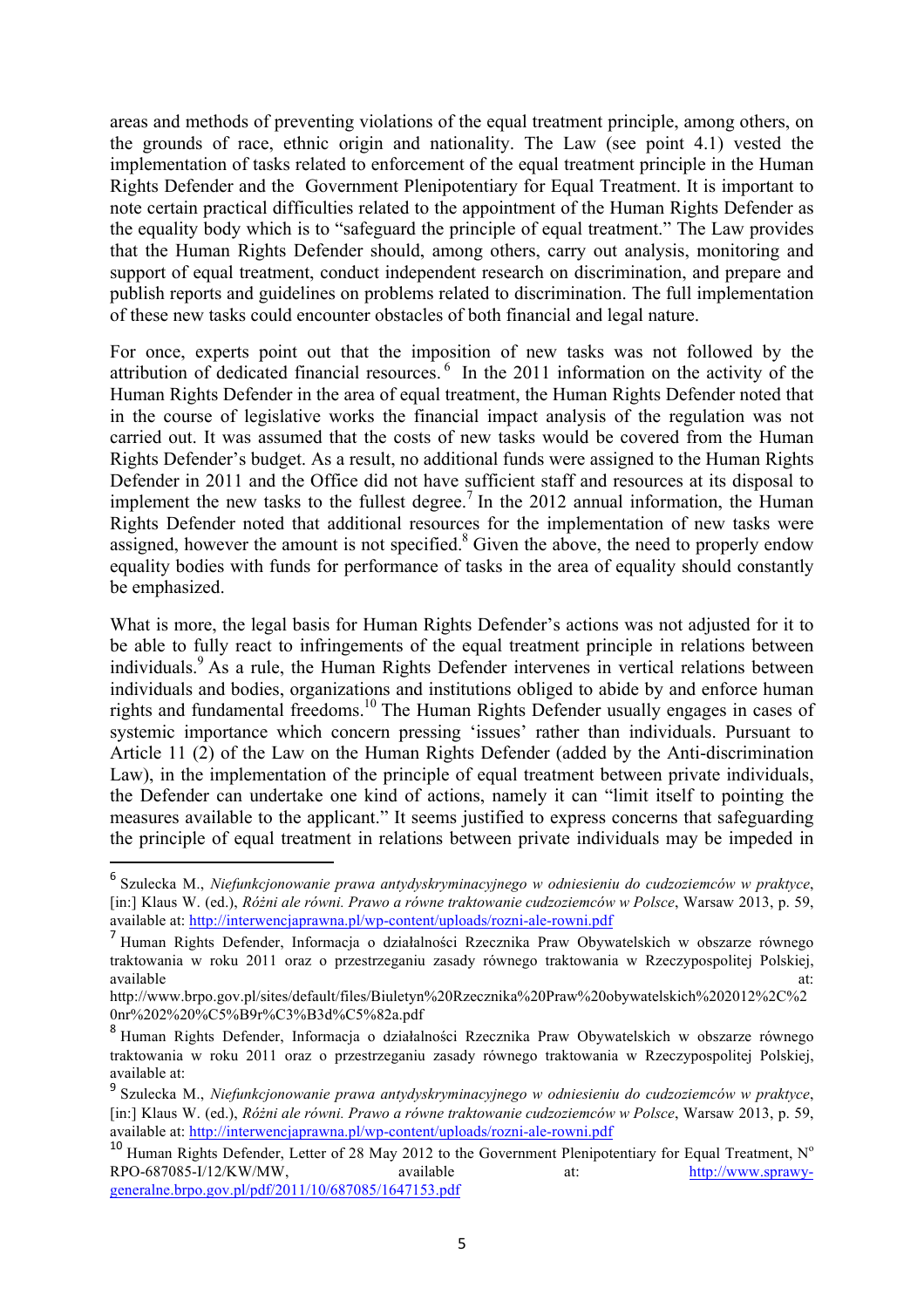the face of limited available measures in that particular dimension. This raises even more concerns in the light of such incidents as the one in Łódź in 2011 where three young people were not allowed to enter the club by a bouncer who justified his decision by saying 'You'll not enter because, honestly, you look like Jews'<sup>11</sup>. In the reporting period there were several similar cases. For example in November 2009 a Roma was asked to leave in one of clubs in Poznań. The man decided to sue the owner of the club. In 2012, the court decided that such an incident infringed the man's personal interests $^{12}$ .

## **3.2. Council for the Prevention of Racial Discrimination, Xenophobia and Related Intolerance**

In February 2013, the Council for the Prevention of Racial Discrimination, Xenophobia and Related Intolerance was established.<sup>13</sup> The Council is a subsidiary body of the Council of Ministers. It coordinates the activity of governmental administration and its cooperation with local governmental units within the field of preventing racial discrimination, xenophobia and related discrimination. The Council is also responsible for, among others: monitoring and analysing the areas of racism's and xenophobia's occurrence. The Council is composed of representatives of 28 central authorities and 14 ministers. In November 2013, the Council adopted the Framework Programme of Actions $14$ . For example, in reference to its monitoring activities, the Council will be collecting information about the events which are associated with a high level of risk in the context of intolerance directed against the representatives of national and ethnic minorities.

#### **4. Main issues aroused during the reporting period**

#### **4.1. Racial discrimination**

!!!!!!!!!!!!!!!!!!!!!!!!!!!!!!!!!!!!!!!!!!!!!!!!!!!!!!!!!!!!

Firstly, it should be noted that the prohibition of racial discrimination is fully enforced by the Labour Code (Chapter IIa of the Labour Code). These provisions can be the basis of complaints.

As noted above, in 2011, the Law on the implementation of certain European Union regulations in the area of equal treatment passed in 2010 (further: the Law) entered into force. The Law sets forth the areas and methods of preventing violations of the equal treatment principle, including on the grounds of race, ethnic origin and nationality. It introduces prohibitions of discrimination in, among others, access to social security, services, healthcare or education. Despite criticism directed towards the Law by non-governmental organizations and institutions, e.g. different application dependent on the protected feature,<sup>15</sup> it extends the protection against discrimination and fulfils the country's international obligations.

<sup>11</sup> Dziennik Łódzki, *Nie wpuścili ich do klubu, bo wyglądali na Żydów*, available at: http://www.dzienniklodzki.pl/artykul/425674,nie-wpuscili-ich-do-klubu-bo-wygladali-nazydow,id,t.html?cookie=1

 $12$  Helsinki Foundation for Human Rights, Judgment rendered in the case of a Roma denied entry to a club, available at: http://www.hfhr.pl/en/wyrok-w-sprawie-niewpuszczenia-roma-do-klubu-2/ <sup>13</sup> Poland, Order no. 6 of the President of the Council of Ministers (*Zarządzenie nr 6 Prezesa Rady Ministrów*),

<sup>13</sup> February 2013.

<sup>&</sup>lt;sup>14</sup> Poland, The Council of the Prevention of Racial Discrimination, Xenophobia and Related Intolerance Framework Programme (*Ramowy Program Działań Rady ds. Dyskryminacji Rasowej, Ksenofobii i związanej z nimi nietolerancji*), 6 November 2013, available at: mac.gov.pl/wp-content/uploads/2013/11/Ramowy-programdziałań-Rady-ds-ksenofobii\_en.pdf

<sup>15</sup> See for example: Klaus W. (ed.), *Różni ale równi. Prawo a równe traktowanie cudzoziemców w Polsce*, Warsaw 2013, p. 44, available at: http://interwencjaprawna.pl/wp-content/uploads/rozni-ale-rowni.pdf; Human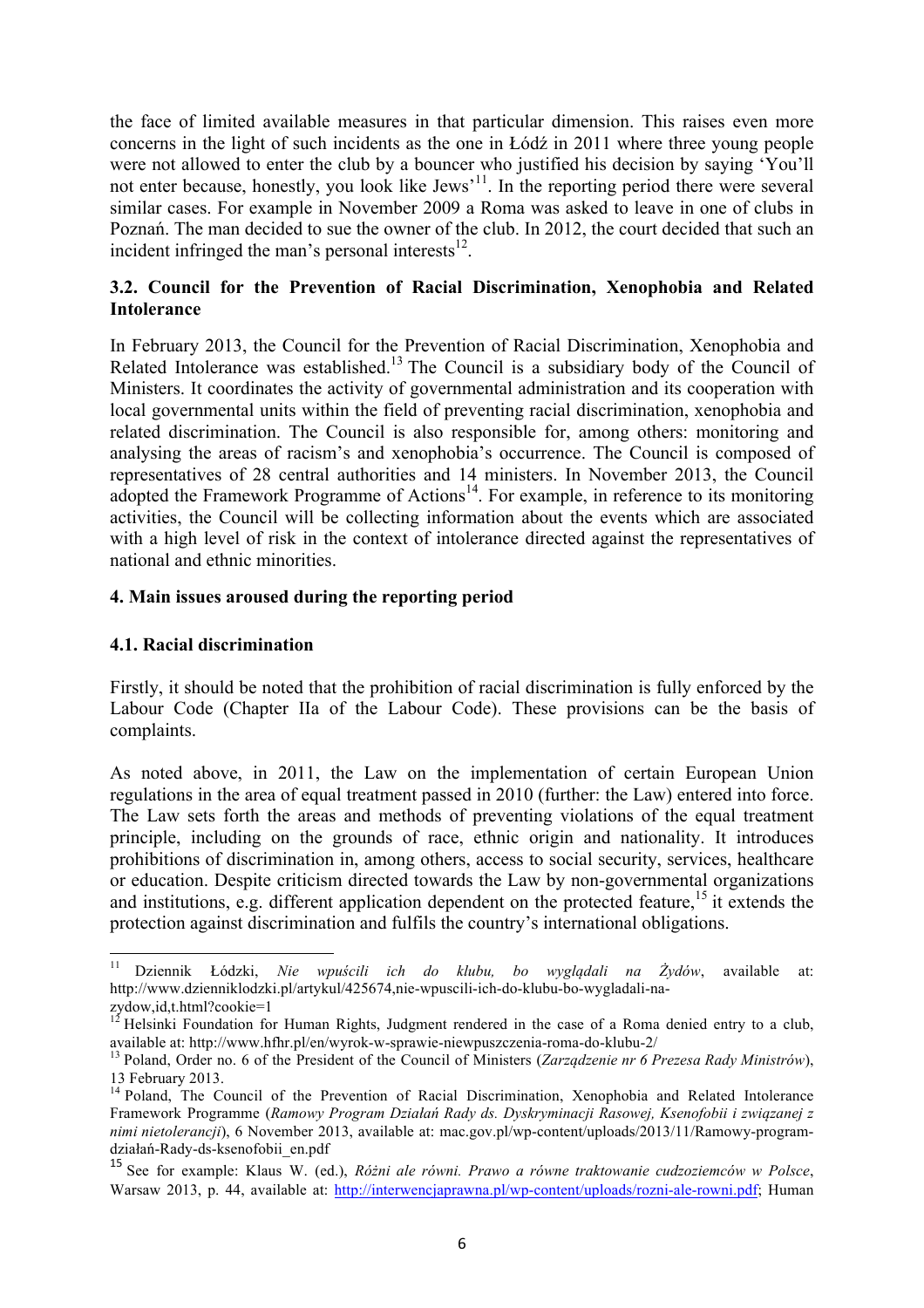The analysis of the Law proves that race, national and ethnic origin are afforded the most extensive protection. Prior to the implementation of the Anti-discrimination Law, foreigners enjoyed protection against discrimination on the basis of race, national or ethnic origin only in the area of employment and under criminal law against hate crimes.<sup>16</sup> In this sense, had it been operative in practice, **the Law could constitute an opportunity to improve the situation of foreigners who, for example, work outside the employment contract on the basis of various civil law agreements**. <sup>17</sup> However, since the Law does not function well with respect to the general population, **it is hard to expect that its application in cases of foreigners will be somehow easier**. <sup>18</sup>

In Article 13 (1) the Law introduces a possibility to lodge a complaint for damages. The Human Rights Defender in its letter to the Government Plenipotentiary for Equal Treatment presents statistics of the Ministry of Justice which confirm the ineffective character of the Law in this respect. Thus in 2011, the year of the Law's entry into force, district and regional courts received altogether 30 complaints on the basis of Article 13 (1) of the Law. For example, out of 13 cases which ended in district courts, 6 were dismissed, 2 returned, 1 rejected and 2 discontinued.<sup>19</sup> It seems that since 2011 the situation has not improved visibly. In the first half of 2013, only 8 complaints were lodged with courts on the basis of the Antidiscrimination Law and the research suggests that, after almost 3 years of the Law's functioning, there practically is no related case law.<sup>20</sup>

Furthermore, the statistical data kept by the Human Rights Defender and the Government Plenipotentiary for Equal Treatment show that cases concerning racial discrimination are just a tiny part of all the cases submitted to both of these organs.

|                    | 2012       | $2013^{21}$                                       |
|--------------------|------------|---------------------------------------------------|
| Race               | 16         |                                                   |
|                    | concerning | 62                                                |
|                    |            | $(8,7\%)$                                         |
| <b>Nationality</b> | 54         |                                                   |
|                    | $(2,8\%)$  |                                                   |
| Race               |            |                                                   |
| Rights             |            | $(0,8\% \text{ of all cases})$<br>discrimination) |

Rights Defender, Letter of 28 May 2012 to the Government Plenipotentiary for Equal Treatment, N° RPO-687085-I/12/KW/MW, available at: http://www.sprawy-generalne.brpo.gov.pl/pdf/2011/10/687085/1647153.pdf <sup>16</sup> Szulecka M., *Niefunkcjonowanie prawa antydyskryminacyjnego w odniesieniu do cudzoziemców w praktyce*, [in:] Klaus W. (ed.), *Różni ale równi. Prawo a równe traktowanie cudzoziemców w Polsce*, Warsaw 2013, p. 81- 2, available at: http://interwencjaprawna.pl/wp-content/uploads/rozni-ale-rowni.pdf <sup>17</sup> Szulecka M., *Niefunkcjonowanie prawa antydyskryminacyjnego w odniesieniu do cudzoziemców w praktyce*,

!!!!!!!!!!!!!!!!!!!!!!!!!!!!!!!!!!!!!!!!!!!!!!!!!!!!!!!!!!!!!!!!!!!!!!!!!!!!!!!!!!!!!!!!!!!!!!!!!!!!!!!!!!!!!!!!!!!!!!!!!!!!!!!!!!!!!!!!!!!!!!!!!!!!!!!!!!!!!!!!!!!!!!!!!!!!!!!!!!!!!!!!!!!!!

<sup>[</sup>in:] Klaus W. (ed.), *Różni ale równi. Prawo a równe traktowanie cudzoziemców w Polsce*, Warsaw 2013, p. 83, available at: http://interwencjaprawna.pl/wp-content/uploads/rozni-ale-rowni.pdf <sup>18</sup> Klaus W. (ed.), *Różni ale równi. Prawo a równe traktowanie cudzoziemców w Polsce*, Warsaw 2013, p. 44,

available at: http://interwencjaprawna.pl/wp-content/uploads/rozni-ale-rowni.pdf; Human Rights Defender, Letter of 28 May 2012 to the Government Plenipotentiary for Equal Treatment,  $N^{\circ}$ RPO-687085-I/12/KW/MW, available at: http://www.sprawy-generalne.brpo.gov.pl/pdf/2011/10/687085/1647153.pdf<br><sup>19</sup> Human Rights Defender, Letter of 28 May 2012 to the Government Plenipotentiary for Equal Treatment, N<sup>o</sup>

RPO-687085-I/12/KW/MW, available at:<br>http://www.sprawy-generalne.brpo.gov.pl/pdf/2011/10/687085/1647153.pdf

http://www.sprawy-generalne.brpo.gov.prp.m.es.com/2011/2011/2012/2012/02/1647163.pdf<br><sup>20</sup> Klaus W. (ed.), *Różni ale równi. Prawo a równe traktowanie cudzoziemców w Polsce*, Warsaw 2013, p. 44, available at: http://interwencjaprawna.pl/wp-content/uploads/rozni-ale-rowni.pdf <sup>21</sup> Data covers the period from 1st January to 1st October 2013.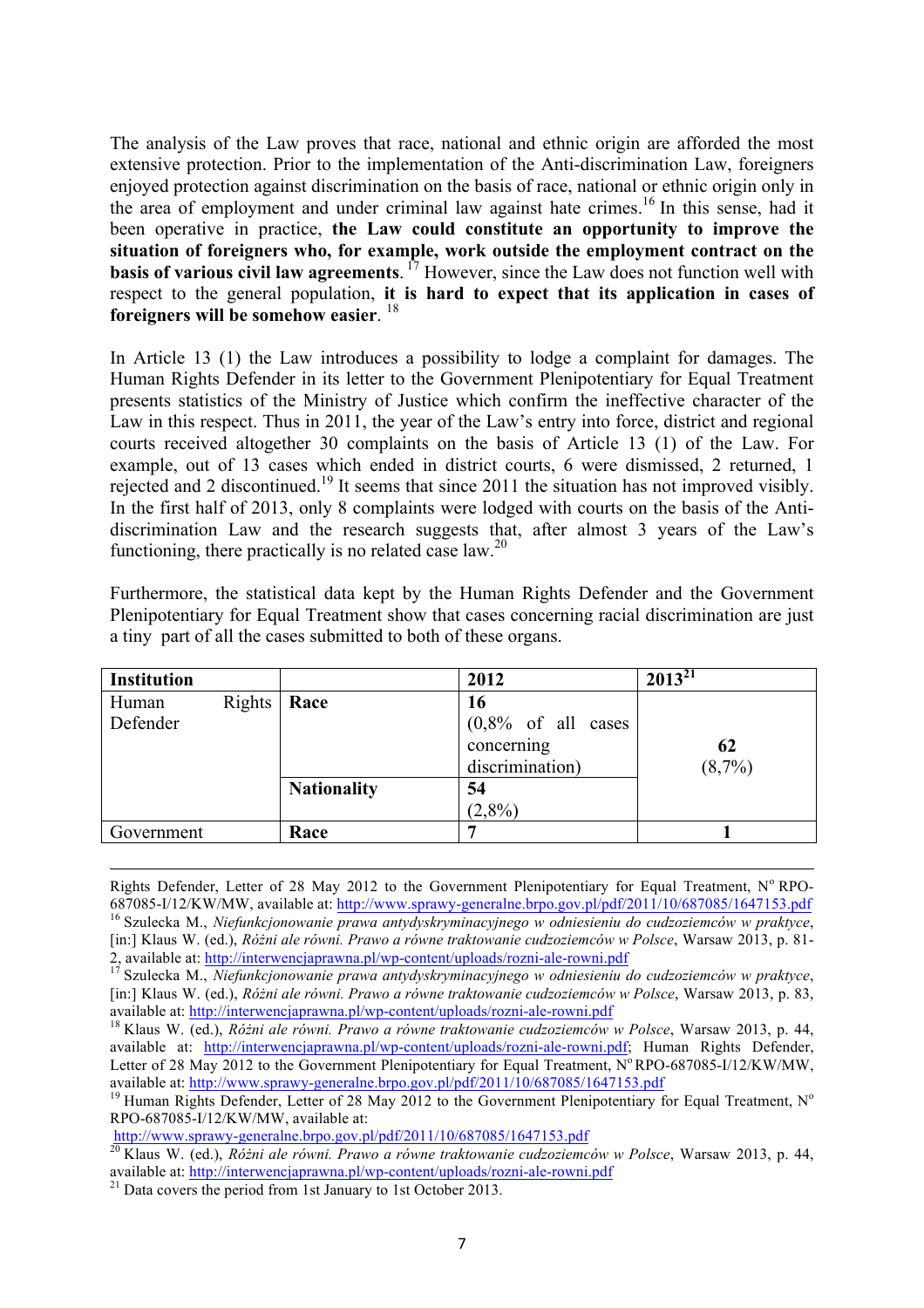| Plenipotentiary        | for |                               | $(2,9\% \text{ of all cases})$ | $(0,2\%)$ |
|------------------------|-----|-------------------------------|--------------------------------|-----------|
| <b>Equal Treatment</b> |     |                               | concerning                     |           |
|                        |     |                               | discrimination)                |           |
|                        |     | Ethnic origin (or $8$         |                                |           |
|                        |     | ethnic and national $(3,4\%)$ |                                | 18        |
|                        |     | origin)                       |                                | $(3,8\%)$ |

#### **4.2. Situation of Roma**

!!!!!!!!!!!!!!!!!!!!!!!!!!!!!!!!!!!!!!!!!!!!!!!!!!!!!!!!!!!!

Since 2001, the government has undertaken a series of initiatives to alleviate and eradicate social exclusion of Roma through actions in various areas, such as education, employment, health, living conditions, political and social awareness, culture, etc. It has implemented such programmes as the Pilot governmental programme for the Roma community in the Małopolskie province for the years 2001-2003 and the Programme for the Roma community in Poland for the years 2004-2013, and the Roma component within the Operational Programme Human Capital financed from the European Social Fund. It cannot be argued that these actions have led to a tangible improvement in the situation of Roma in Poland. Various indicators for the community are on the increase, however they are still visibly below those for the general population.

The above-described state of affairs can be illustrated, for example, by data in the area of education. In the National Census of 2002, 0.14% of Roma population had higher education, 2.62% of Roma completed secondary education, 4.93% vocational education and 39.80% primary education. For the general population of Poland, these figures were: 9.88% (higher),  $28.32\%$  (secondary), 23.25% (vocational) and 29.76% (primary).<sup>22</sup> According to the National Census of 2011, within the Roma minority 2.03% completed higher education, 6.97% secondary education with 82.32% attaining sub-secondary education. In the general population the figures were: 16.99% (higher), 31.56% (secondary) and 46.27% (finished at sub-secondary level).<sup>23</sup> The presented data show a general progress in the scholarisation rate of Roma, but still indicate a gap in comparison with the general population. The data on pre-school education, which is crucial for bridging the educational gap, is also revealing. On average 72% of children attend pre-schools, <sup>24</sup> while in the Roma community this percentage can be estimated – for lack of definitive statistical data – at  $40\%$ <sup>25</sup> Various studies and available but inconsistent statistics in the area of education still show low school attendance of Roma children, low average grades and relatively high rate of dropping out of school.

 $22$  Ministry of Administration and Digitalization, General characteristics of national and ethnic minorities as well as the community using the regional language, Annex 2 to the 3rd Report for the Secretary-General of the Council of Europe on the implementation by the Republic of Poland of the provision of the Framework Convention for the Protection of National Minorities, p.5-7, available at: mac.gov.pl/wpcontent/uploads/2011/12/III-Raport-Za%C2%B3%C2%B9cznik-nr-2-ANG.pdf <sup>23</sup> Poland, Central Statistcial Office [Główny Urząd Statystyczny] (2013), Wyniki Narodowego Spisu

Powszechnego Ludności i Mieszkań 2011 w zakresie problematyki narodowo-etnicznej oraz języka, ze szczególnym uwzględnieniem mniejszości narodowych i etnicznych oraz społeczności regionalnej. Notatka na posiedzenie Sejmowej Komisji Mniejszości Narodowych i Etnicznych w dniu 21 marca 2011.

posiedzenie Sejmowej Komisji Mniejszości Narodowych i Etnicznych w dniu 21 marca 2011. <sup>24</sup> Ministry of Education, *Współczynnik skolaryzacji netto w latach 2005-2011*, available at: www.men.gov.pl/index.php?option=com\_content&view=article&id=1822&Itemid=320

<sup>25</sup> Biuro Obsługi Ruchu Inicjatyw Społecznych, *Raport końcowy z Badania ewaluacyjnego "Programu na rzecz społeczności romskiej w Polsce" realizowanego w ramach projektu "Q jakości – poprawa jakości funkcjonowania Programu Romskiego*, p. 116, available at: mac.gov.pl/wp-content/uploads/2011/12/Raport-zbadania-ewaluacyjnego-Programu-na-rzecz-spolecznosci-romskiej-w-Polsce.pdf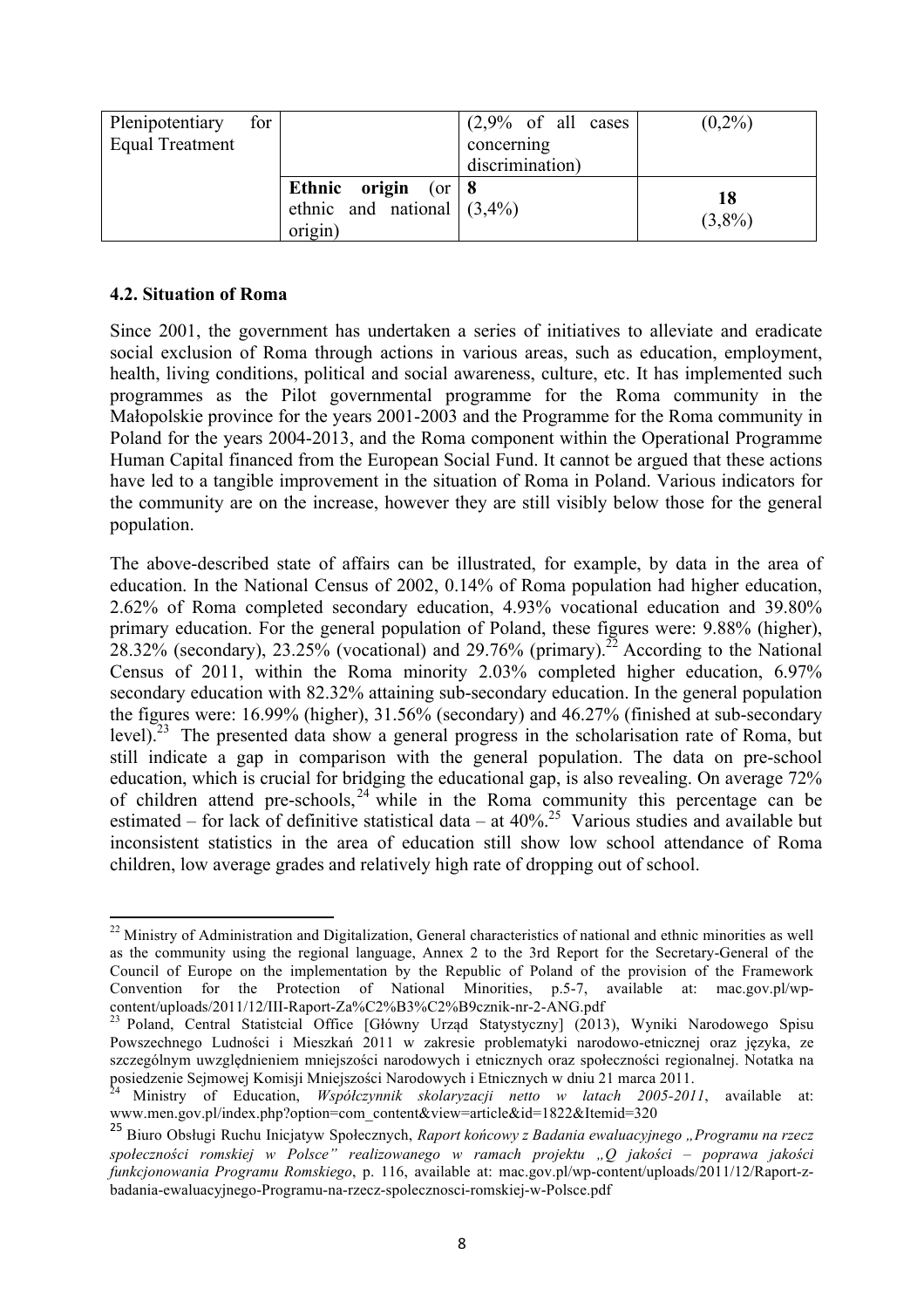The progress that has already been achieved can serve as motivation for future actions which seem necessary in the light of lower indicators of the Roma community when compared with the general population. In that context, the necessity to finish the works on and implement the Programme of integration of Roma in Poland for the years 2014-2020 becomes urgent.

One of the problems that come up when preparing policies and programmes for the Roma community is the insufficient statistical data. According to the national census of 2011, there are 16 830 Roma in Poland. However, local government authorities estimated for the purpose of the Programme for Roma community in Poland that the number of Roma living in Poland ranges between 20-25 000. There are no statistical data concerning Roma migrants. There are no specific statistical data about the number of Roma children subject to compulsory school attendance and actually fulfilling the obligation. Approximate, and divergent, data in this area come from two sources: the Education Information System (EIS) (*System Informacji Oświatowej,* SIO) and provincial local government authorities.

Various projects are carried out which target the Roma community and aim at the improvement of its status. However, in the face of research results on the perception of minorities by the general population and the deterioration in the attitude of the society towards Roma, it seems justified to undertake actions which target that general population and aim at the improvement of its understanding and knowledge of this ethnic minority.

Two incidents can serve as a measure of lingering attitudes towards the Roma. At the moment there are two identified Roma encampments in Poland, in the area od Wrocław.<sup>26</sup> One is inhabited by a group of 60-80 persons, while the other by about  $20^{27}$  On 26 March 2013, Wroclaw authorities ordered the Roma to leave the first encampment within 14 days. This decision received a lot of social attention and media coverage. The Amnesty International, supported by other NGOs, initiated an "urgent action" against the forced displacement of Roma without the provision of alternative housing.<sup>28</sup> At the same time, the National Rebirth of Poland (*Narodowe Odrodzenie Polski*) started "an event" on Facebook titled End the Gipsy Encampment (*Likwidacja cygańskiego koczowiska*) which was to take place on 20 April 2013, but eventually did not go beyond Facebook. On 7 May 2013, the second group of Romanian Roma staying in Wrocław also received an order to leave their encampment. The situation of Roma in Wrocław drew the attention of Human Rights Defender. In January 2014, the Human Rights Defender organised a meeting between representatives of local and central authorities dedicated to the situation of Roma in Wrocław.<sup>29</sup>

In September 2013 in Andrychów there was an escalation of the conflict between the Roma and Polish citizens. The inhabitants of Andrychów accused the Roma of theft, stalking and begging. Over 2000 Internet users wanted to "clean the city of the Roma." The mayor of the

<sup>26</sup> Nomada, *Tabor romski we Wrocławiu*, available at: nomada.info.pl/tabor-romski-we-wroclawiu/ and Amnesty International, *Pilna akcja. Rodziny rumuńskich Romów we Wrocławiu zagrożone przymusowym wysiedleniem!*, available at: amnesty.org.pl/no\_cache/aktualnosci/strona/article/7859.html, Amnesty International Poland, *Pilna akcja. Społeczność rumuńskich Romów we Wrocławiu wciąż zagrożona*  przymusowym wysiedleniem!, available at: amnesty.org.pl/no\_cache/aktualnosci/strona/article/7894.html  $\frac{27}{27}$  Nomada, *Tabor romski we Wrocławiu*, available at: nomada.info.pl/tabor-romski-we-wroclawiu/ and Poland,

Amnesty International Poland, *Pilna akcja. Rodziny rumuńskich Romów we Wrocławiu zagrożone przymusowym wysiedleniem!*, available at: amnesty.org.pl/no\_cache/aktualnosci/strona/article/7859.html, Amnesty International Poland, *Pilna akcja. Społeczność rumuńskich Romów we Wrocławiu wciąż zagrożona*  przymusowym wysiedleniem!, available at: amnesty.org.pl/no\_cache/aktualnosci/strona/article/7894.html<br><sup>28</sup> Amnesty International Poland, *Pilna akcja. Rodziny rumuńskich Romów we Wrocławiu zagrożone* 

*przymusowym wysiedleniem!,* available at: amnesty.org.pl/no\_cache/aktualnosci/strona/article/7859.html, 29 Human Rights Defender, Sytuacja Romów we Wrocławiu, available at: http://rpo.gov.pl/pl/content/sytuacja-

rom%C3%B3w-we-wroc%C5%82awiu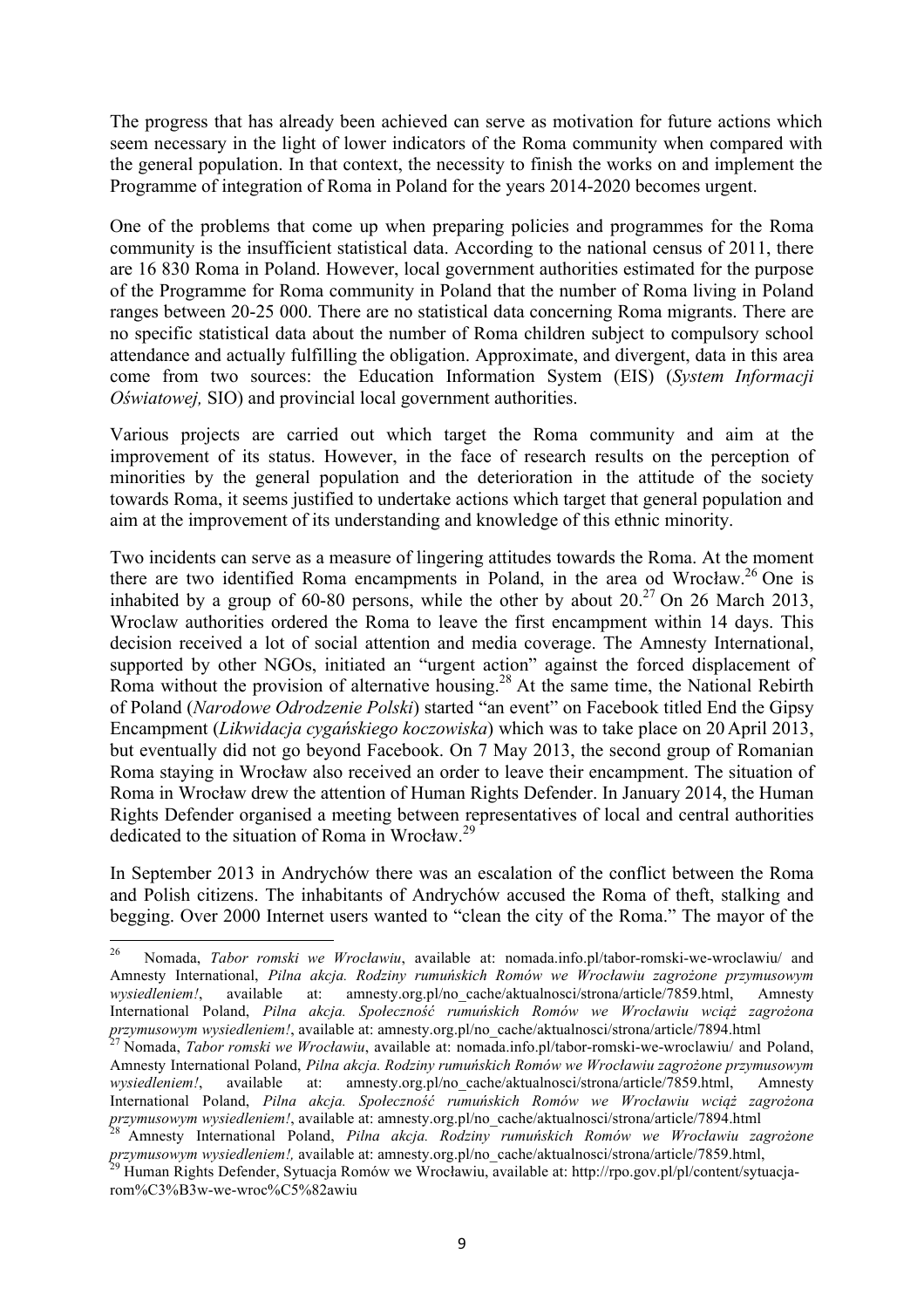city declared that the solution to the situation would be to transfer a part of Roma families from the downtown to the suburbs. $30$ 

#### **Ad. 4.3 Hate crimes**

!!!!!!!!!!!!!!!!!!!!!!!!!!!!!!!!!!!!!!!!!!!!!!!!!!!!!!!!!!!!

In reference to point 6 of the Concluding observations of the Committee on the Elimination of Racial Discrimination it should be stated that despite the justice system's effort, the issues of combating hate crimes in Poland still remain a serious problem. The data collected by the Never Again Association shows that only in 2011-2012 there were almost 600 incidents on the grounds of racism, xenophobia, discrimination or hate crimes in Poland. The authors of the report 'Brown book' alarm that there was a substantial increase in aggression by extreme nationalists in last two years $31$ .

In accordance with the General Prosecutor Office's information, the number of notifications about the incidents of racist and bias-motivated crimes and violence grows systematically (in 2006 there were 48 notifications, in 2007 – 41, in 2010 – 146, in 2011 – 272 and in 2012 – 272). Despite the fact that the number of charges submitted to the courts grows systematically (28 in 2009, 30 in 2010, 40 in 2011 and 75 in 2012), the rate of detection of perpetrators is still low (in 2010 it was  $21\%$ , in 2011 – 17% and in  $2012 - 26\%$ )<sup>32</sup>. In comparison, according to the Ministry of Justice statistical data in 2009 56 persons were sentenced for hate crimes (Articles 119, 256 and 257 of the Criminal Code), in  $2010 - 35$  persons and in  $2011 - 30$ persons $33$ .

At the beginning of 2011, the Prosecutor General issued guidelines on conducting investigations in cases of hate crimes to all prosecutors. The Prosecutor General urged the prosecutors to conduct investigations in this type of crimes more meticulously. In 2013, the Prosecutor General instructed appellate prosecutors to choose, within the jurisdiction of each regional prosecution, one (or two) district prosecution bureaus which will be responsible for conducting preparatory proceedings in cases of hate crimes. Within these prosecutions, two prosecutors should be appointed to conduct criminal proceedings in hate crime cases. As part of this initiative, on 24 and 26 September 2013, the Prosecution General organised training for prosecutors on violations of the rights of individuals based on their national and ethnic origins or religious belief, promoting fascism and other totalitarian systems and hate speech.

Despite those efforts the lack of effectiveness in investigating bias-motivated crimes is still a persisting problem. For example in 2012 many concerns were raised as to the competence of the law enforcement bodies after discontinuing parts of investigations dealing with a series of racist and xenophobic incidents in the Podlaskie region which took place in August and September 2011. Cases were dismissed because perpetrators could not be determined.<sup>34</sup>

<sup>&</sup>lt;sup>30</sup> TVN24, Andrychów nie chce Romów w centrum miasta, available at: http://www.tvn24.pl/wiadomosci-zkraju,3/andrychow-nie-chce-romow-w-centrum-miasta,352008.html <sup>31</sup> Stowarzyszenie Nigdy Więcej, *Rasizm i przemoc – rosnące zagrożenie!*, available at:

www.nigdywiecej.org/1094

<sup>32</sup> Prosecutor General Office, *Prokurator Generalny o przestępstwach z nienawiści*, available at: www.pg.gov.pl/aktualnosci-prokuratury-generalnej/prokurator-generalny-o-przestepstwach-z-nienawisci-2- 730.html

<sup>33</sup> Ministry of Justice, *Przestępstwa z nienawiści 2001-2011*, available at: bip.ms.gov.pl/pl/dzialalnosc/statystyki/statystyki-2012/<br><sup>34</sup> For example the investigation was discontinued in following cases: setting on fire the apartment door of

Polish-Pakistani couple in August 2011, rearranging the boxwood Star of David on Jewish cemetery into swastika in September 2011, painting over Lithuanian village names in Puńsk district in August 2011 and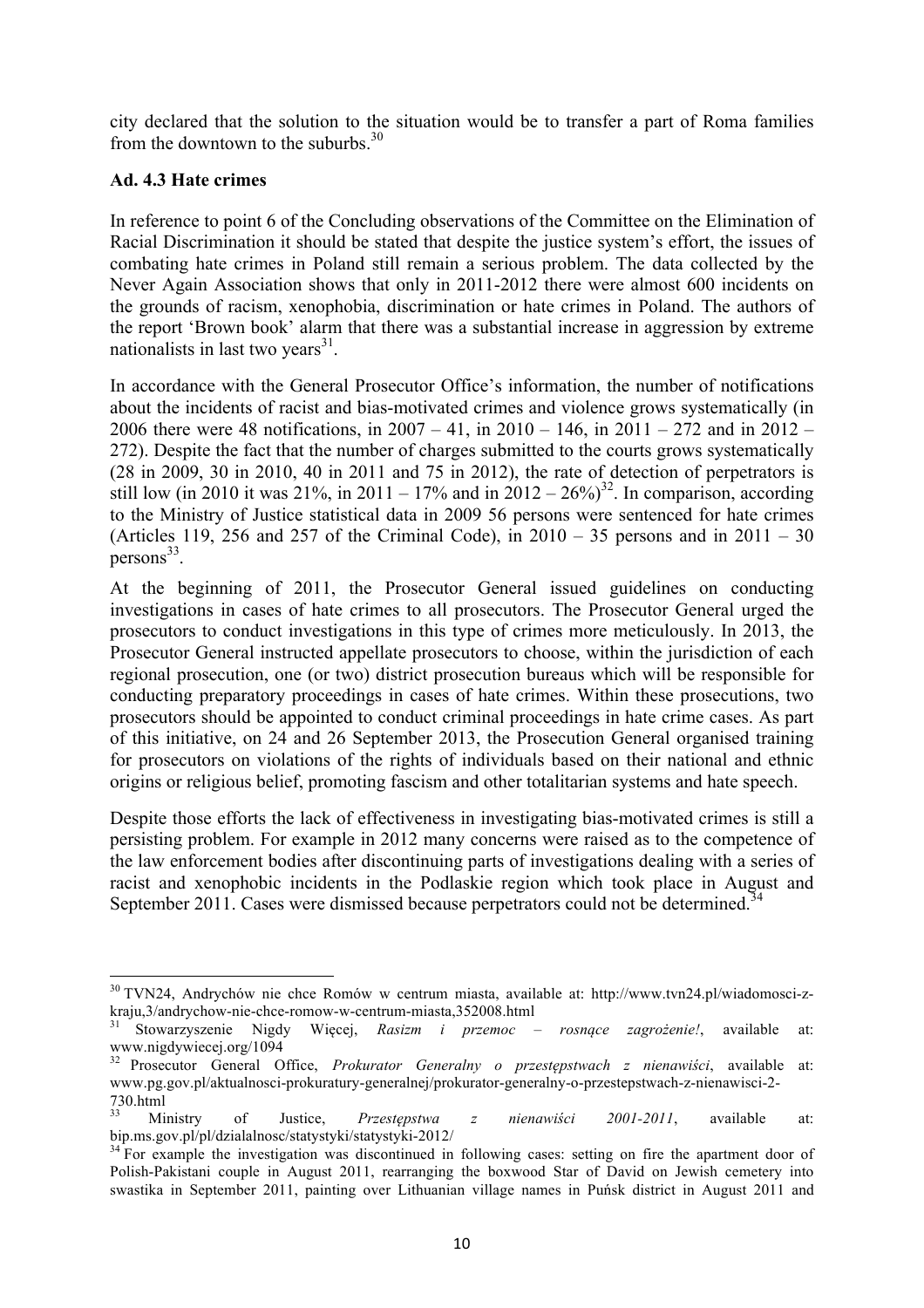Another disturbing tendency, which can be observed in the reporting period, is to discontinue an investigation in cases of hate crimes on the grounds that the victim of the crime does not belong to one of the minorities against which the crime was directed. For example, in 2010 the Regional Prosecutor in Lublin opened an investigation in a case of Tomasz Pietrasiewicz, an activist well-known for promoting the Jewish culture in Lublin. In December 2010, unknown perpetrators threw bricks with painted swastika into Pietrasiewicz's house. The Prosecutor initially classified this incident as a violation of private property and direct exposure to danger of loss of life or serious injury. The Prosecutor did not classify this incident as an unlawful threat on the grounds of ethnic or national bias (Article 119 of the Criminal Code) since Tomasz Pietrasiewicz had testified that he was not a Jew. After appeals of the Helsinki Foundation for Human Rights and Mr Pietrasiewicz's attorney the Prosecutor decided that this incident fulfilled the provisions of the crime described in Article 119 of the Criminal Code<sup>35</sup>. Moreover, in January 2014, the Prosecutor in Poznań discontinued an investigation in a case of anti-Semitic shouts of football fans. During a football game in September 2013, the fans of the Lech Poznań Football Club shouted "Down with Jews". The shouts were addressed against fans of the Łódź Widzew Football Club. The Prosecutor decided to discontinue the investigation since the fans of Łódź Widzew were not Jews. The Appellate Prosecutor's Office in Poznań reviewed this decision and ordered re-examination of the case36. It should be underlined that this particular tendency was described several times by the Open Republic Association. For example, during the conference 'Victims of hate crimes' organised by the Prosecutor General, the representatives of the Open Republic Association said '"In our skirmishes with the justice system the issue whether someone has to be a Jew to be insulted by anti-Semitic statement or publication often occurs. It should be clearly stated that we live in a country where there are no Jews, but there is anti-Semitism and the anti-Semitism is directed against people who are not Jews."

Furthermore, in the reporting period there were several judgments or prosecutors decisions issued in cases of hate crimes which raised serious concerns. By way of example, in July 2013 the District Court in Białystok decided on case of the Border Guard officer who had insulted Chechen migrants via the Internet by using the words such as 'Caucasian lazy', 'followers of the pedophile' and 'parasitic scum'. The court decided that the officer did not commit a crime, and used words which were under protection of freedom of speech<sup>37</sup>. Furthermore, in June 2013 the Regional Prosecutor in Bialystok refused to open an investigation concerning the swastika on the wall of a building. 'The swastika is a symbol of happiness in Asia' – the prosecutor justified his decision $38$ .

<sup>!!!!!!!!!!!!!!!!!!!!!!!!!!!!!!!!!!!!!!!!!!!!!!!!!!!!!!!!!!!!!!!!!!!!!!!!!!!!!!!!!!!!!!!!!!!!!!!!!!!!!!!!!!!!!!!!!!!!!!!!!!!!!!!!!!!!!!!!!!!!!!!!!!!!!!!!!!!!!!!!!!!!!!!!!!!!!!!!!!!!!!!!!!!!!</sup> painting anti-Semitic graffiti, swastikas and neo-Nazi symbols on the monument commemorating the massacre of Jews in Jedwabne in August 2011. <sup>35</sup> Helsinki Foundation for Human Rights, *Sprawa T. Pietrasiewicza - wniosek o zmianę opisu i kwalifikacji* 

*prawnej czynu* available at: www.hfhrpol.waw.pl/dyskryminacja/program/aktualnosci/sprawa-t-pietrasiewiczawniosek-o-zmiane-opisu-i-kwalifikacji-prawnej-czynu <sup>36</sup> Polskie Radio,

Okrzyki kibiców - śledztwo powtórnie?, available at: www.radiomerkury.pl/informacje/pozostale/okrzykikibicow-sledztwo-powtornie.html <sup>37</sup> Gazeta.pl, *Zdaniem sądu "pasożytnicze ścierwo" Czeczenów nie znieważa*, available at:

bialystok.gazeta.pl/bialystok/1,35241,14318056,Zdaniem\_sadu\_\_pasozytnicze\_scierwo\_\_Czeczenow\_nie.html

<sup>38</sup> Gazeta.pl, *Prokurator: "Swastyka to symbol szczęścia w Azji". Seremet: "Brak rozumu". Będzie kara?*, available at: and a state at a state at a state at a state at a state at a state at a state at a state at a st

wiadomosci.gazeta.pl/wiadomosci/1,114871,14190380,Prokurator\_\_\_Swastyka\_to\_symbol\_szczescia\_w\_Azji .html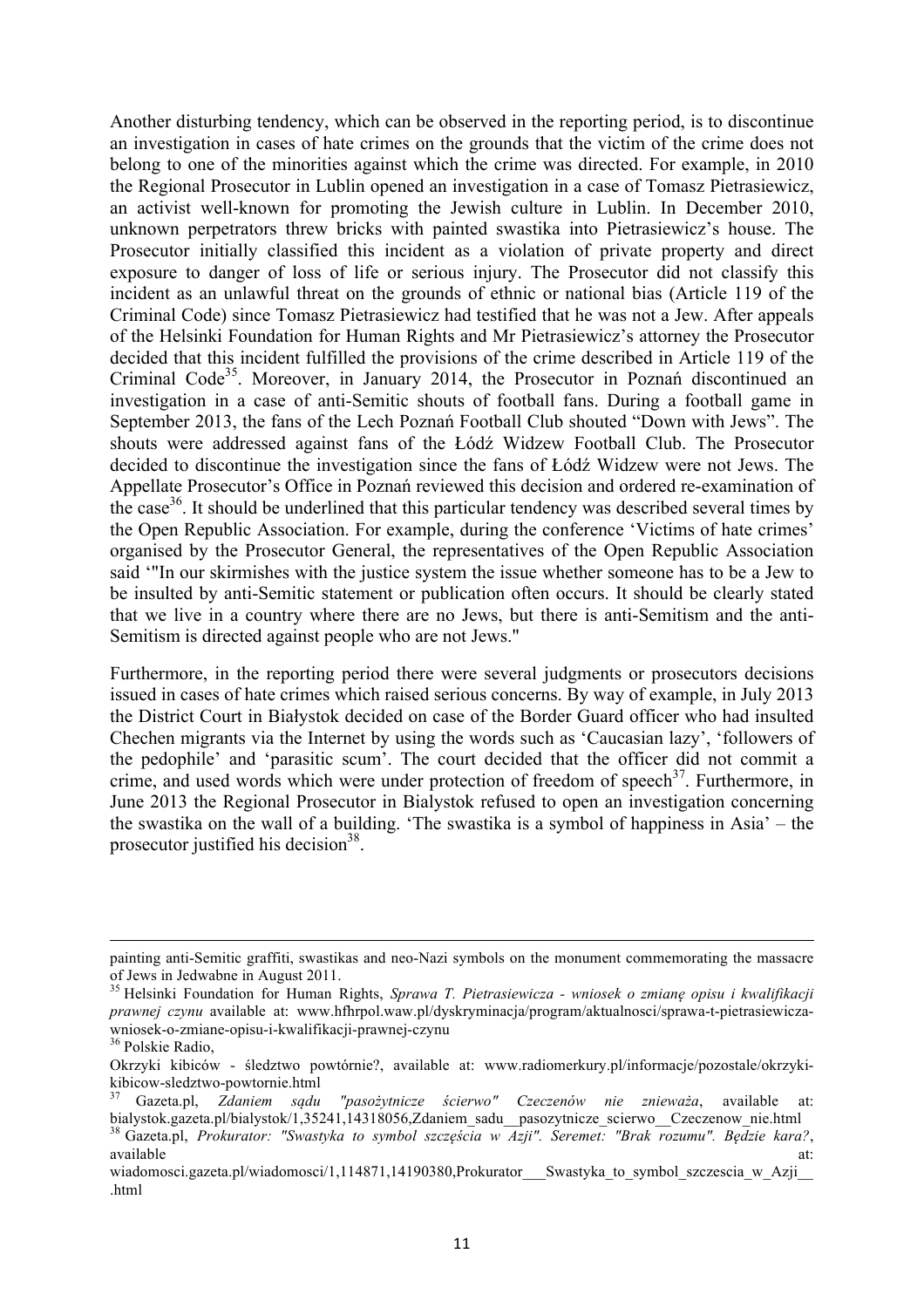The international community highlighted this lack of effectiveness in investigating biasmotivated crimes and many States recommended strengthening the efforts of the Police in combating hate crimes during the Universal Periodic Review of Poland in 9 July 2012.<sup>39</sup>

Furthermore, the issue of football fans' racist behaviour remains a serious problem e.g. in October 2012 one of the football players of Jagiellonia Białystok team Ugo Ukah, who is a Nigerian national was spitted at and verbally abused by opposite team supporters<sup>40</sup>; in October 2012 another non-white football player Jeoffrey Nwokeji was physically attacked during the match (the player was hit with a banana thrown by an unknown perpetrator)<sup>41</sup>. Furthermore, some racist incidents during the Euro 2012 finals in Warsaw should be underlined. Most of the incidents regarded Polish and Russian supporters and happened when Polish and Russian national football teams were playing a match in Warsaw. The incidents started when Polish supporters tried to disturb the Russian football team fans' march to the Stadium. Later on, right before the match Russian supporters presented a provocative flag with Dmitry Pozharsky, a Russian military commander responsible for clearing Polish-Lithuanian armies out of Moscow in the  $17<sup>th</sup>$  century.<sup>42</sup> In 2013, in reference to combating hate speech in stadiums and the Deputy Minister of Internal Affairs, Marcin Jabłoński declared that there would be no liberalisation of the Act on mass events<sup>43</sup>. "We still have a **problem with very serious incidents on Polish stadiums. The behaviour full of aggression, xenophobia and hate speech**" – said the Deputy Minister<sup>44</sup>.

#### **4.2.1 Victims of hate crimes and support system**

!!!!!!!!!!!!!!!!!!!!!!!!!!!!!!!!!!!!!!!!!!!!!!!!!!!!!!!!!!!!

In Poland there is no developed specific support system addressed to victims of hate crimes. In general, the police do not offer psycho-social assistance to victims of hate crimes. There is no targeted support service provision available to those victims or, if such service exists, it is insufficient. Support services for victims of hate crime are provided by a few NGOs (which do not receive long-term support from the state) or by social assistance institutions such as the City Family Support Centres and the Social Care Centres. The lack of such a system becomes even more disturbing when the low rate of notification about hate crimes is considered. The research conducted by the Helsinki Foundation for Human Rights in 2010 shows that victims of hate crimes unwillingly notify hate crimes to the Police or prosecutors. The victims are convinced that the justice system's organs are not efficient enough in this matter, furthermore the respondents involved in this research pointed at the law enforcement officers' low

<sup>39</sup> Recommendations no. 90.40 (Lithuania), 90.45 (Malaysia), 9.46 (Peru), 90.47(Republic of Korea), 90.48(Switzerland), 90.49 (United States of America), 90.53(Austria), 90.54 (Iraq), 90.55 (Brazil), 90.56(China), 90.57(Cuba), 90.60 (Egypt) , 90.61(Indonesia) , 90.62 (Belarus), 90.64 (Uzbekistan), Report of the Working Group on Universal Periodic Review Poland, dated 9.07.2012, available at: www.ohchr.org/EN/HRBodies/UPR/Pages/PLSession13.aspx<br><sup>40</sup> Poranny.pl, *Ugo Ukah i rasistowski atak. Zawodnik Jagielloni opluty i zwyzywany.*<br><sup>41</sup> Poranny.pl, *Jeffrey Nwokeji znieważony. Kibole z Sokółki rzucali w bananami* 

March 2009.

<sup>44</sup> Ministry of Internal Affairs, *Nie będzie liberalizacji przepisów dotyczących bezpieczeństwa imprez masowych*, available at: www.msw.gov.pl/pl/aktualnosci/11533,Nie-bedzie-liberalizacji-przepisow-dotyczacychbezpieczenstwa-imprez-masowych.html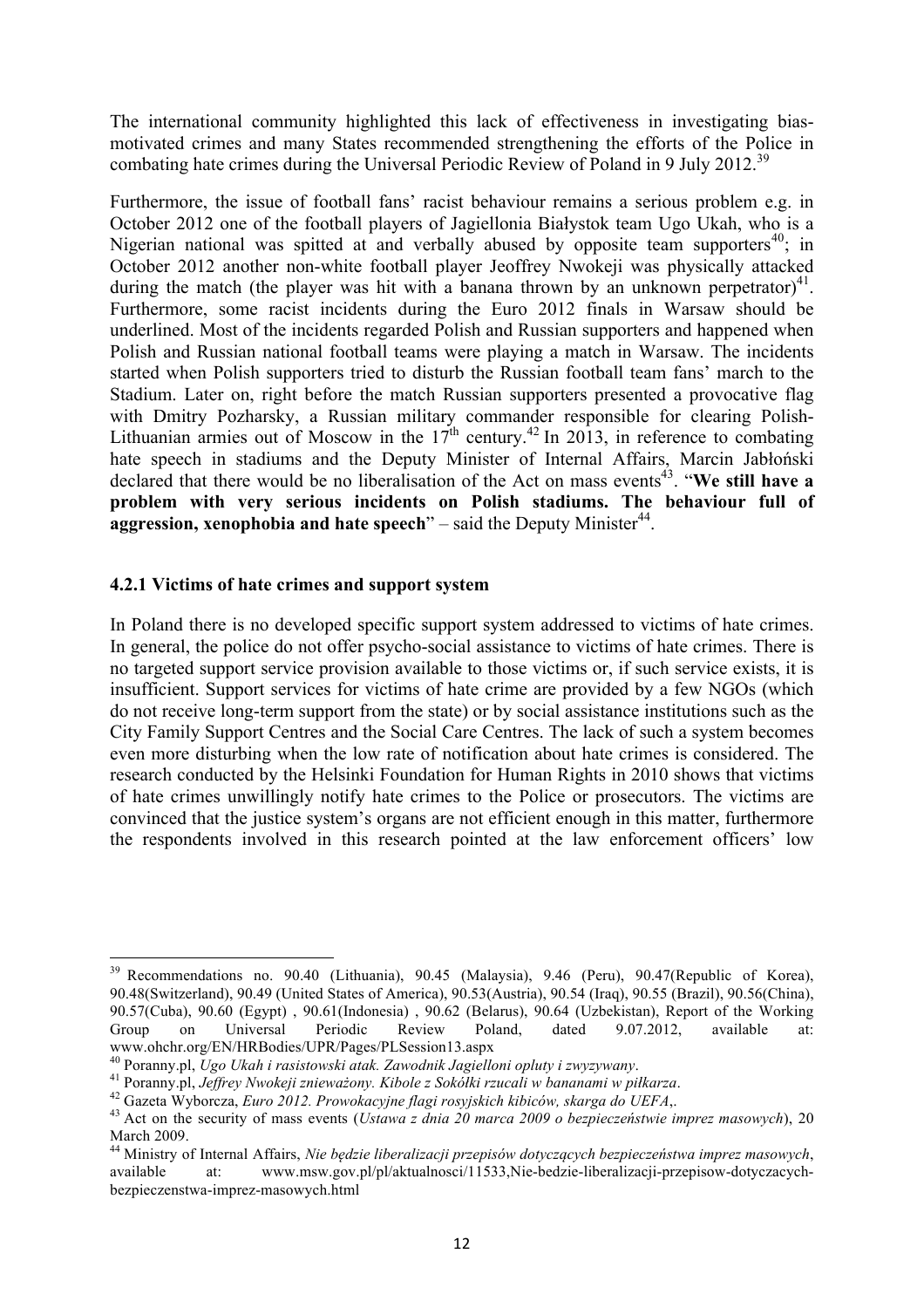awareness of issues related to racism and xenophobia, lack of the interpreter's assistance at the Police stations and law enforcement officers' disrespectful approach towards foreigners<sup>45</sup>.

## **4.2.2 Hate speech on the Internet**

!!!!!!!!!!!!!!!!!!!!!!!!!!!!!!!!!!!!!!!!!!!!!!!!!!!!!!!!!!!!

In the reporting period the phenomena of hate speech on the Internet has become a serious and vivid problem. Within the frames of the research 'The Minority Report' conducted by the Local Knowledge Foundation the experts collected 10 000 000 comments and opinions published on three main Polish information web sites. 123 000 comments were classified as a language of hostility or hate speech. The report shows that the majority of hateful content is addressed to Jews (35 500 comments), Russian (21 6000 comments) and German (21 500 comments $)^{46}$ .

In 2012, the Prosecutor General issued an official statement concerning hate speech on the Web. "The duty of legal bodies, prosecutors and the judiciary is to take appropriate measures to prevent the swelling problem of racism and anti-Semitism, including the occurrence of this phenomenon on the internet. Combating this extremely harmful social problem requires a long-term strategy of state bodies, in particular, appropriate actions by law enforcement and justice bodies." – stated Andrzej Seremet, Prosecutor General<sup>47</sup>. According to the Prosecutor General, the problem of low effectiveness of investigations in such cases does not emerge from the negligence of public prosecutors, but is caused by improper application of relevant provisions.<sup>48</sup>

# **Ad. 4.4 The developments in the field of enhancing the far-right movements**

In reference to point 9 of the Concluding observations of the Committee on the Elimination of Racial Discrimination it should be noted that there are still **at least four far-right organisations or group which remain active.** 

In the reporting period several significant developments occurred in reference to the growth of the far-right groups in Poland. It should be underlined that the far-right groups in Poland are not very active publicly, they do not organize regular media events or protests. Their activity concentrates mainly on the celebration of the Independence Day (11 November). The Independent Marches were organised till 2010 by the All-Polish Youth and the National-Radical Camp, and since 2011 by the Association Independent March. The significant growth in the number of the Marches' participant can be observed in the reporting period. In 2009 there were ca. 300 participants, and then in  $2010 - 2000$  participants, and in  $2011 - 20000$ participants. Since 2010 in Warsaw, during each Independent Marches there were street riots and clashes between the participants of the March with Police.

On 11 November 2012 at the end of the Independence March in Warsaw, two of its leaders, Robert Winnicki (All-Polish Youth) and Przemysław Holocher (The National-Radical Camp), proclaimed the creation of the National Movement. The Movement is a social initiative (not registered as a party or association, etc.) composed mainly of the representatives and

<sup>45</sup> Mikulska A., *Rasizm w Polsce. Raport z badań wśród osób, które doświadczyły przemocy ze względu na swoje pochodzenie etniczne, rasowe lub narodowe*, available at: www.hfhrpol.waw.pl/pliki/HFPC\_Rasizm\_w\_Polsce.pdf

<sup>46</sup> Polskie Radio, *"Język wrogości, mowa nienawiści w internecie"*, available at:

www.polskieradio.pl/5/3/Artykul/387999,Jezyk-wrogosci-mowa-nienawisci-w-internecie<br>
<sup>47</sup> Bychawska-Sinairska D., Głowacka D., *Mowa nienawiści w internecie*, available at:<br>
www.obserwatorium.org/images/Mowa%20nienawisci%20

<sup>&</sup>lt;sup>48</sup> Prosecutor General, *Prokurator Generalny odpowiada sygnatariuszom listu "Tygodnika Powszechnego"*, available at: www.pg.gov.pl/index.php?0,821,1,533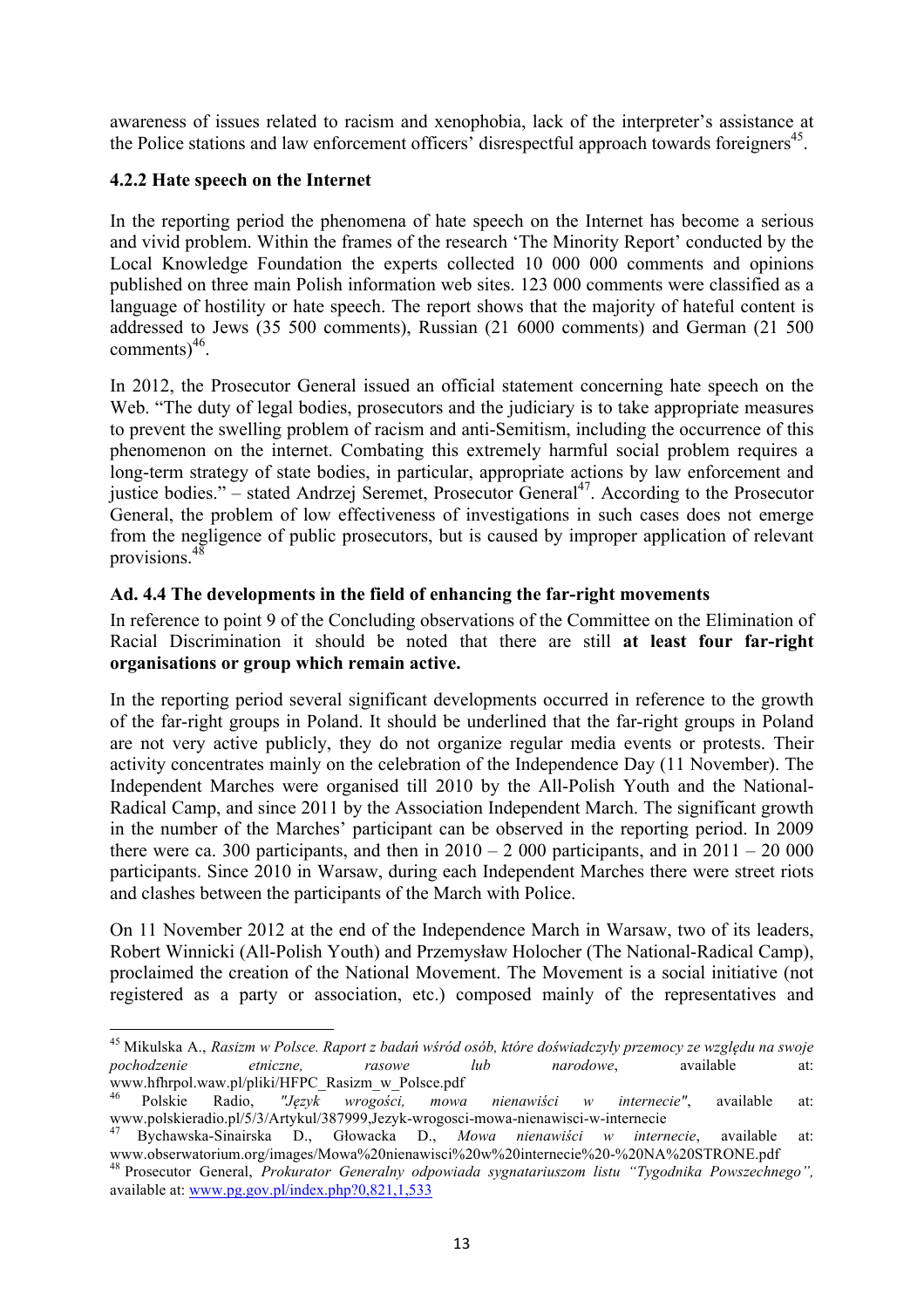members of two organisations – All-Polish Youth and National-Radical Camp. In March 2013, the leaders of the Movement proclaimed its Ideological Declaration. In accordance with the first point of the Declaration, the Movement's main aim is to protect and strengthen the Polish national identity. "We face the challenge of continuing the Polish identity, built on the grounds of Christianity, in all its historical and regional richness" – reads the Declaration. Furthermore, the Declaration underlines the role of the family and describes it as a "fundament of community life".

The National Movement openly declares its anti-migration approach. In June 2013, the Maltese daily 'Malta Independent' wrote that by the end of 2013 approx. 50 migrants from North Africa would come to Poland. In response to this information, the National Movement started a campaign titled "We don't want a migrant, we want a repatriate<sup>, 49</sup>.

On 8 June 2013, the First Congress of the National Movement took place in Warsaw. According to the organisers, more than 1 000 people attended the Congress, among them representatives of the far-right Hungarian Jobbik party as well as veterans and members of nationalist organisations (All-Polish Youth, National-Radical Camp, Real Politics Union, Association Independent March). The main subjects discussed during the Congress were the necessary changes in the system of the state, the economic system and Polish foreign policy. In January 2014, the leader of the National Movement declared that it's members will participate in the upcoming elections to the European Parliament (May 2014).

Beside the National Movement, the National Revival of Poland is also quite active. The members of the organisation openly present their anti-Roma approach. Only in 2013, they organised several actions and protests against Roma such as protest against Roma living in Wroclaw's suburban area (April 2013) or protest against "Gypsy criminality" in Zabrze (December 2013)<sup>50</sup>. The National Revival of Poland also supports nationalist groups in other EU countries. For example, in August 2013 the members of the National Revival of Poland took part in an assembly against Roma in Ostrava (Czech Republic)<sup>51</sup>. Furthermore, the representatives of the National Revival of Poland incited to hatred and publicly approved crimes, for example after the Independent March in November 2012 when the group of masked people attacked a squat in Wrocław and set it on fire<sup>52</sup>.

In the reporting period courts issued several decisions concerning legal grounds for the activity of far-right movements. In October 2009, the court in Brzeg found that the regional branch of the National-Radical Camp in this town promoted fascism and totalitarian state regime, and decided to delegalize its activity. Furthermore, in December 2010 the Regional Court in Wrocław sentenced for 1,5 year deprivation of liberty three persons responsible for launching the web site Red Watch. On the web site indicated names and address of LGBT persons, persons of nationality different then Polish and persons acting in non-governmental organisations operating for the rule of equal treatment. Despite the fact that the founders of the web site were convicted, the site is still operating. In March 2010, the Regional Court in

<sup>49</sup> Narodowcy.net, *Robert Winnicki o akcji "Nie chcemy imigranta - chcemy repatrianta!"*, available at: narodowcy.net/polska/3096-robert-winnicki-o-akcji-nie-chcemy-imigranta-chcemy-repatrianta <sup>50</sup> Gazeta.pl, *Narodowcy mimo zakazu manifestowali przeciwko Romom*, available at:

wiadomosci.gazeta.pl/wiadomosci/1,114871,15176489,Narodowcy\_mimo\_zakazu\_manifestowali\_przeciwko\_R omom.html

<sup>51</sup> Kokot M., Gawlik P., *Z maczetami szli na osiedle Romów: demonstracje nacjonalistów w Czechach. Co tam robili Polacy?*, and *Polacy?*, and *robili* available at:

wyborcza.pl/1,76842,14491118,Z\_maczetami\_szli\_na\_osiedle\_Romow\_\_demonstracje\_nacjonalistow.html

<sup>52</sup> TVN24, *Prezes NOP o ataku na squat: "Dziękuję im za to. Nie ustawajcie!"*, avialable at: www.tvn24.pl/wroclaw,44/prezes-nop-o-ataku-na-squat-dziekuje-im-za-to-nie-ustawajcie,288895.html